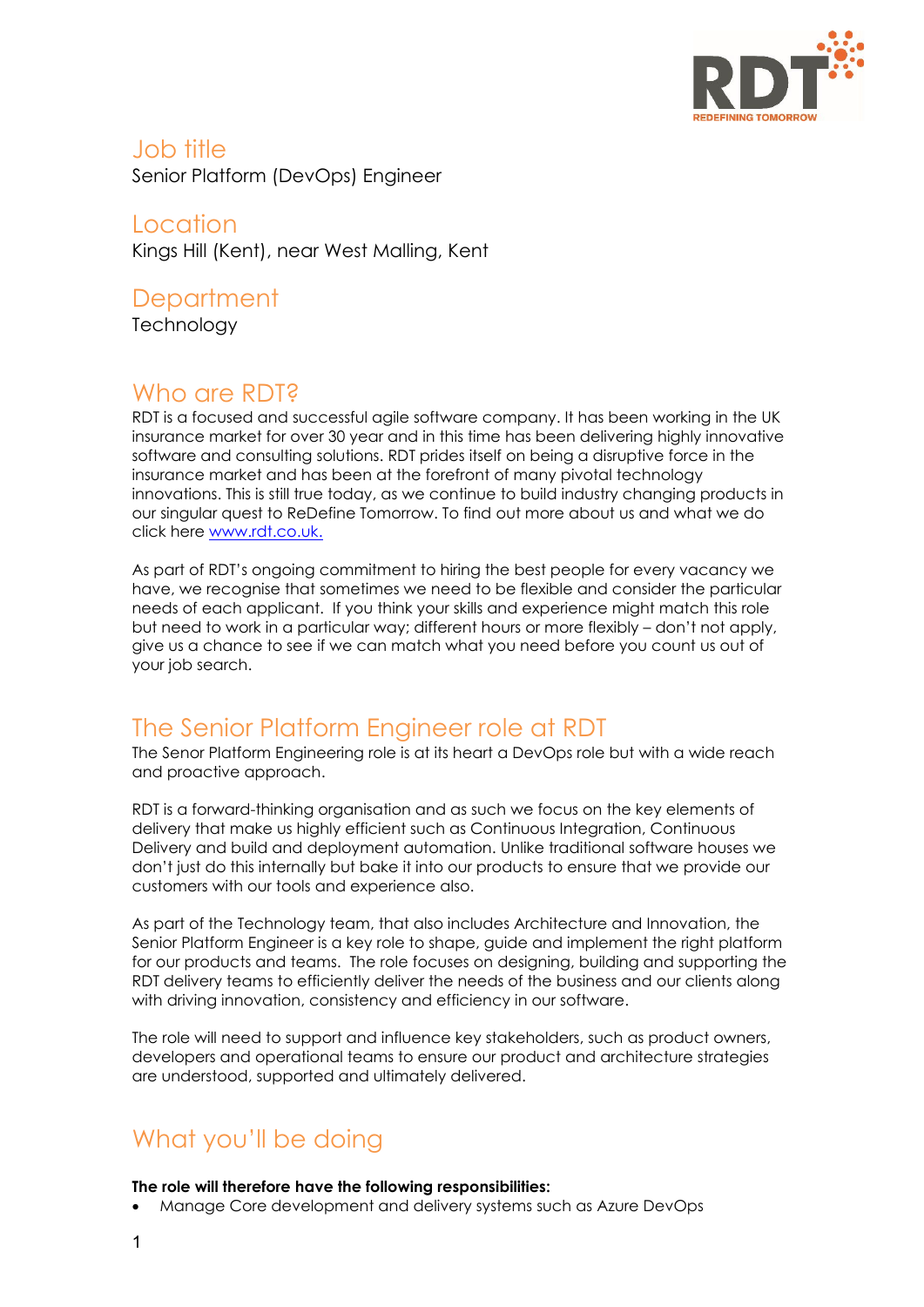

- Manage builds, deployments, and configurations in production and pre-production environments
- Develop an understanding of the CI/CD Pipelines to automate and enhance SDLC
- Deliver a seamless CI/CD solution on premise and on Azure
- Maintain and implement industry best-practise for automated configuration, management and security
- Automate operations tasks to minimize manual steps to enable continuous integration and ultimately continuous delivery
- Partner with delivery teams to develop operationally sustainable CI/CD solutions
- Maintenance and configuration of source control environment, locally and in the cloud
- Participate in problem solving and troubleshooting for the assigned applications, functional areas or projects
- Design and maintain monitoring, measuring and alerting systems
- Liaising with Lead Platform Engineer to assess priorities of work streams & ensure deadlines are met
- Involvement in recruitment & interviewing as required

### What we expect from you

#### **Qualifications & Experience:**

- A degree, similar level qualification or qualified by experience
- Proven experience of solution design and architecture in the successful delivery of complex, highly performing and highly scalable software systems
- You have a strong background working on agile projects, and you appreciate the value of rapid iterations
- Expert experience and knowledge of all aspects the Software Development Lifecycle.
- Proven track record of delivering innovative solutions on the current Microsoft Technology stack

### **Essential Skills:**

- Solid experience of working in Microsoft Azure including provisioning and operating infrastructure in Azure
- Strength in DevOps recommended practices and supporting tools
- Working knowledge of Azure DevOps (CI, Release, ALM)
- Solid experience with Terraform and/or Azure Resource Manager (ARM)and managing infrastructure-as-code
- Experience designing and building robust CI/CD pipelines using YAML definitions
- Strong programming and scripting capabilities in PowerShell and PowerShell DSC
- Ability to build projects, run unit tests, run automated test framework within a CI system
- Experience with artefact repositories (NuGet, MyGet, Bower, NPM, Package Management)
- Experience with provisioning tools like Chef, Puppet or Ansible
- Experience with manual and automated testing and quality practices
- Experience with automation in dynamic environments such as IaaS and PaaS (on premises, hosted and hybrid)
- Physical & virtual server hardware, OS platforms, tool selection (containers, VMware)
- Experience with relational and non-relational databases
- Awareness of emerging DevOps and/or cloud technologies